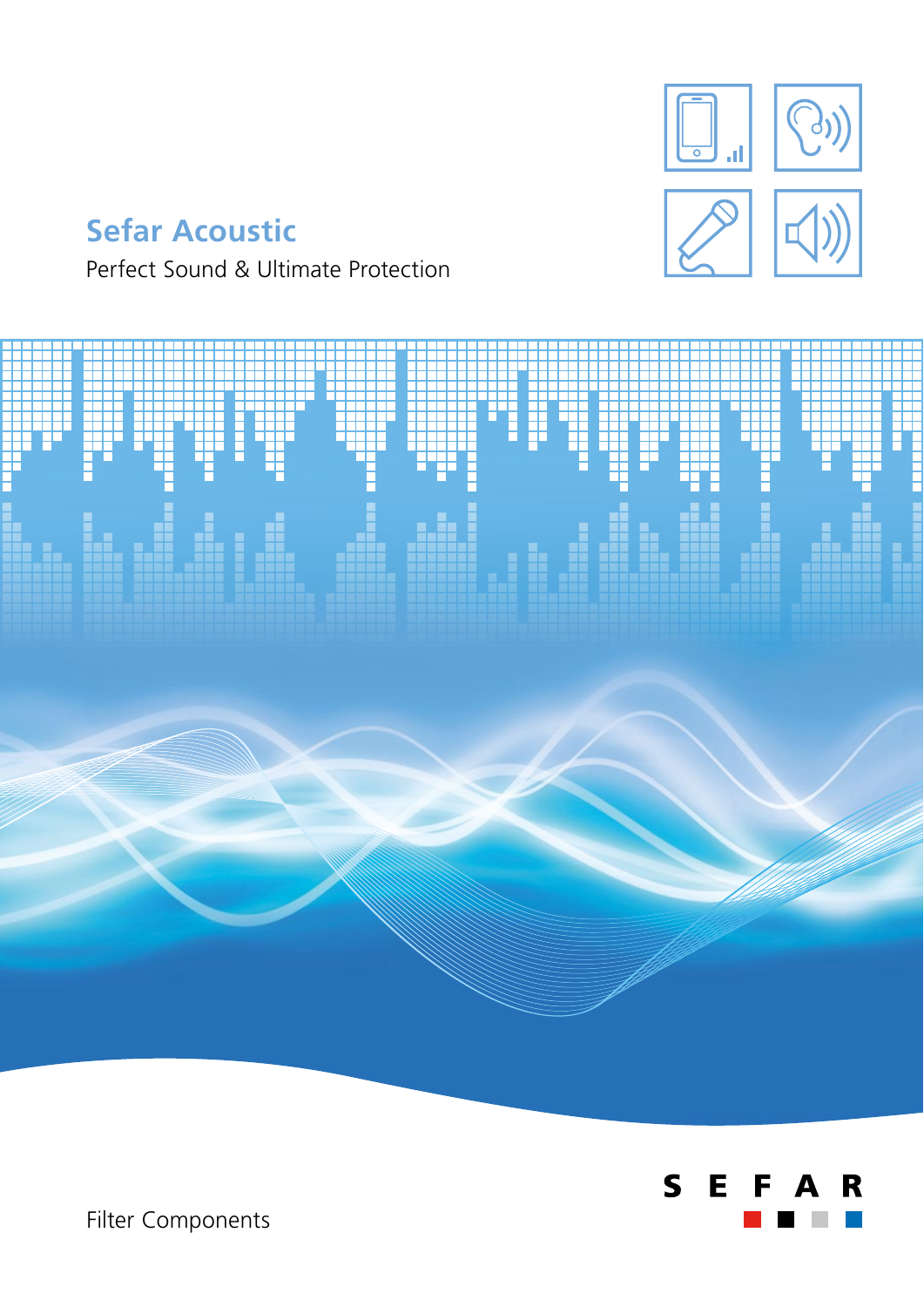

## **Perfect Sound & Ultimate Protection**

In today's demanding acoustics industry it is critical to have innovative, precise filter media. Sefar's fabrics exhibit precise mesh openings, strictly controlled fabric properties and provide protection from dust and liquids without sacrificing sound clarity.

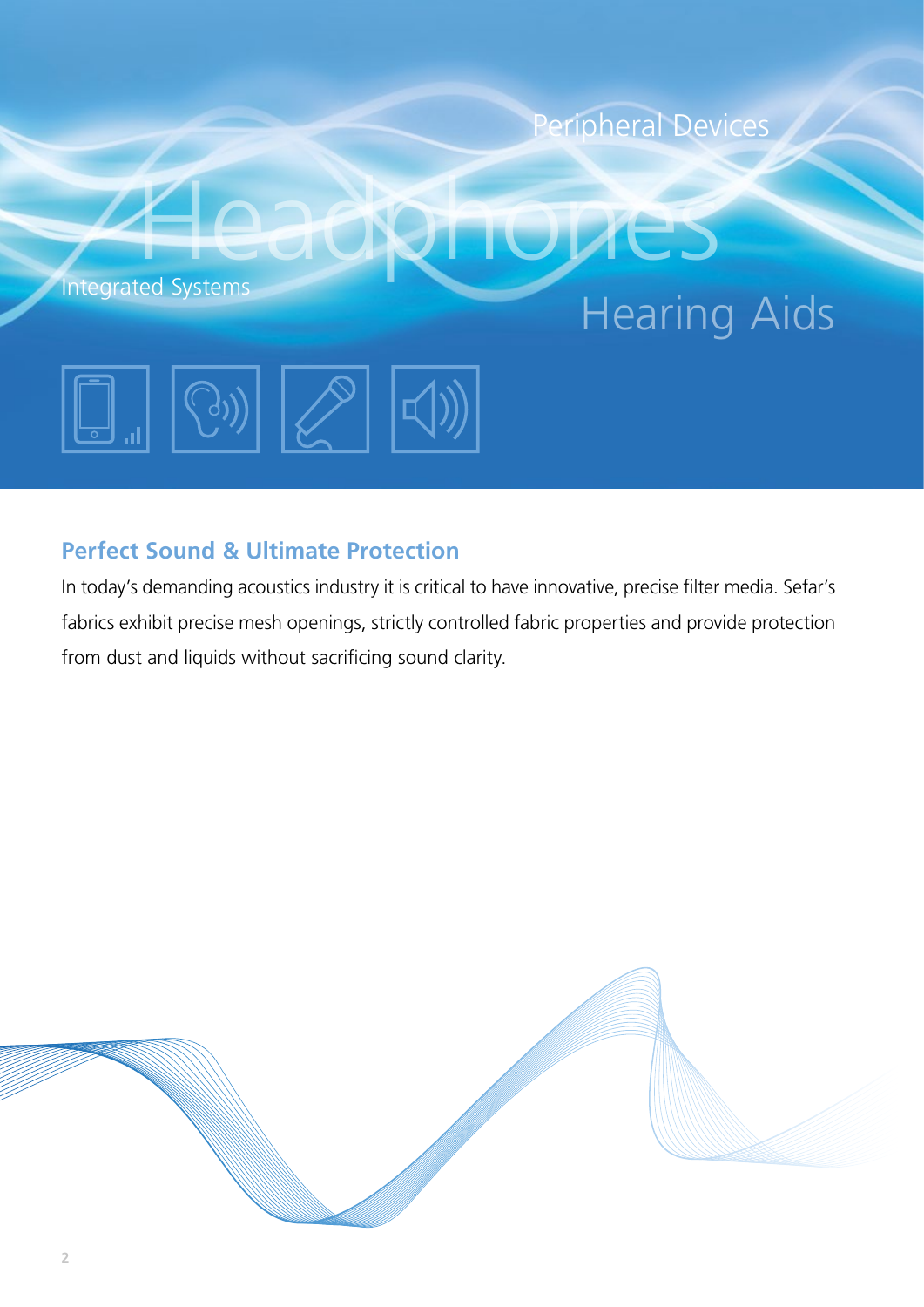

### **We Focus on your Application**

Sefar understands the high technical requirements of the fast moving acoustics industry. Therefore, we utilize the latest production equipment to produce a highly specialized acoustic product range. Our customers have come to trust and rely on our product consistency and superior quality.



### **Your Development Partner**

Sefar's team of engineers is available to help with any application challenge.

- $\blacksquare$  We offer application knowledge to assist customers in finding the right solution
- $\blacksquare$  We established a fast and efficient sampling and prototyping process
- We have worldwide fabrication facilities



In-line testing of air permeability

### **Sefar Quality Control**

Fully traceable and strictly controlled ensures lot to lot accuracy.

- Sefar's quality control is process orientated throughout the entire manufacturing
- The specific product characters, such as mesh size, mesh count, open area, thickness,  $\mathcal{C}^{\mathcal{A}}$ color, air permeability and contact angle are monitored using modern optical and pressure sensitive equipment
- **Unmatched quality standards give our customers the confidence to specify Sefar** fabrics for the most demanding acoustic applications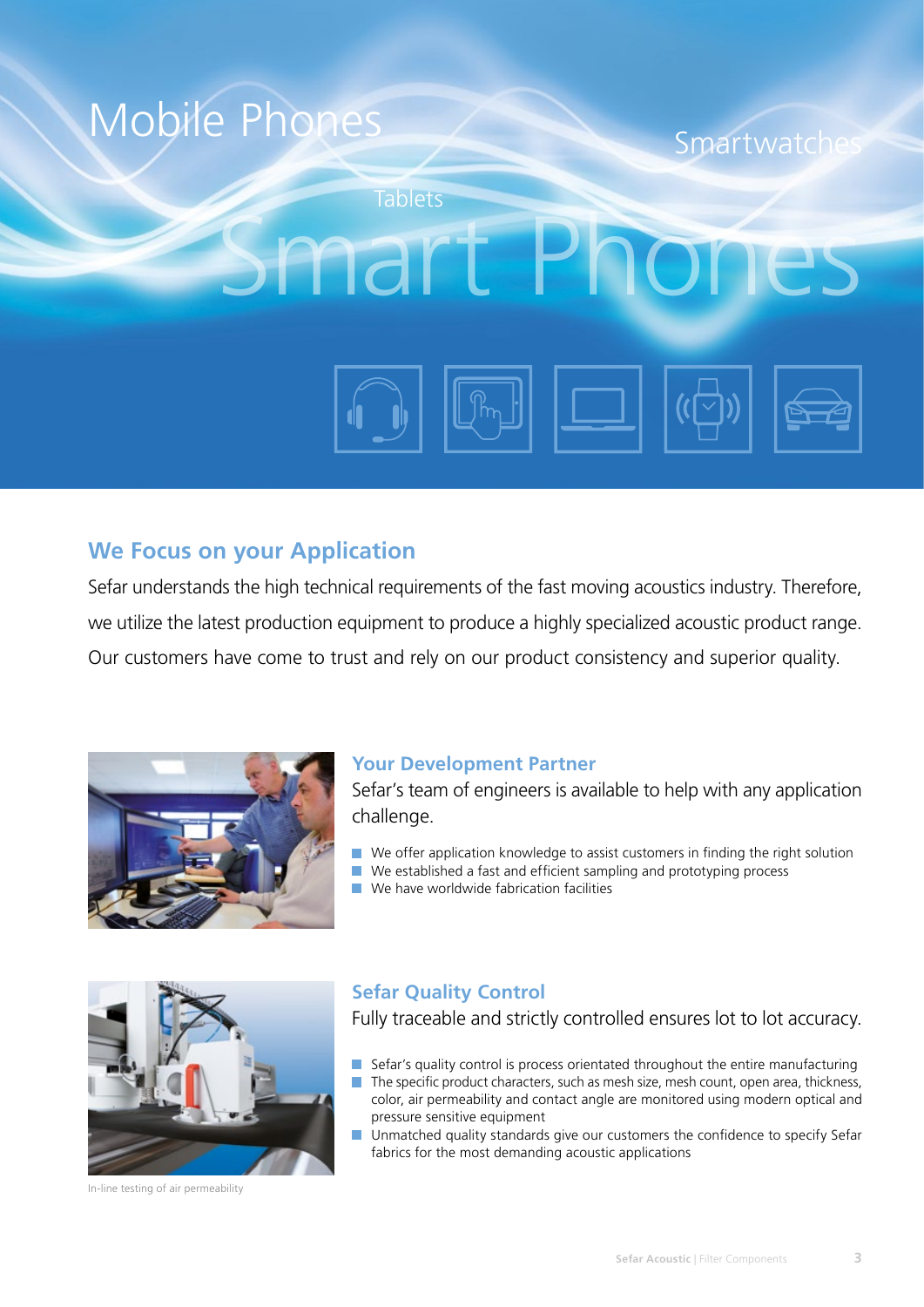

### **Perfect communication**

The acoustic performance of speakers and microphones is significantly enhanced by a filter made of a precision fabric. The selection of the optimal acoustic filter depends on the technical requirements of the mobile phone or smart wearable, as well as the design of the housing.

#### **Dust and debris screen**

Loudspeakers attract metallic particles, dust, debris and therefore easily become clogged. A woven fabric screen affords reliable protection and significantly increases the lifetime.



### **SEFAR**® **ACOUSTIC HF**

Depending on the yarn, mesh opening, open area and fabric thickness the SEFAR® ACOUSTIC HF covers a very wide acoustic impedance range.

Mechanical and acoustical requirements are taken care of by precise and small mesh openings combined with hydrophobic coatings to protect the electronics.

### **SEFAR**® **METALEN**

Conductive fabrics are widely used to prevent malfunctioning of electronic devices and to protect people from electromagnetic waves. Sefar's metallized fabrics are supplied with a metallic aluminum coating to improve its charge dissipation and shielding properties. Furthermore, they are an attractive design element.

All SEFAR® ACOUSTIC HF and SEFAR® METALEN fabrics comply with the requirements of EU Directive 2015/863, RoHS and REACH.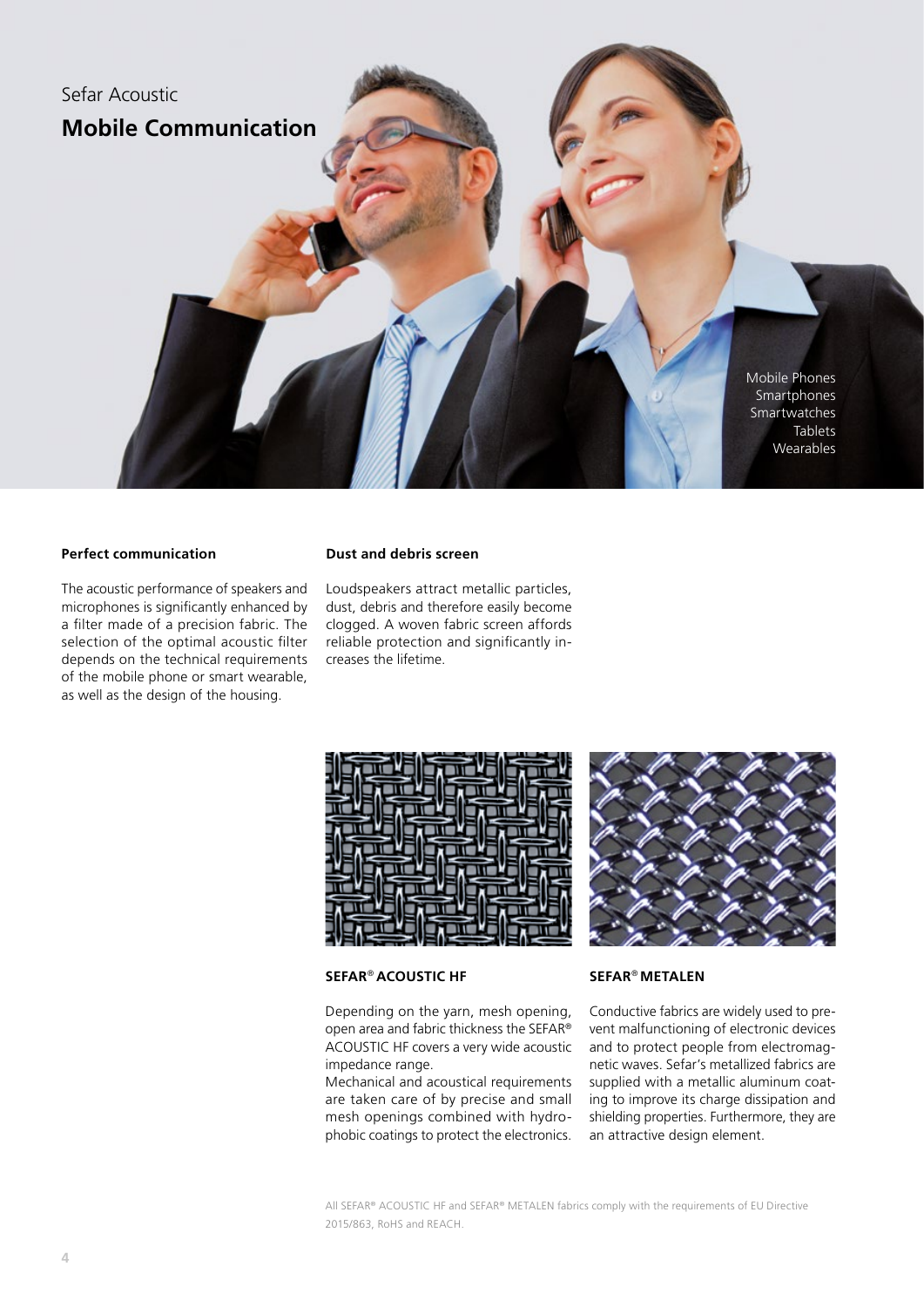## Sefar Acoustic **Peripheral Audio Devices**

**Headphones Headsets** Hearing Aids **Microphones** Integrated Systems



### **Perfect sound**

Choosing a fabric with the appropriate acoustic impedance will effectively filter out unwanted noise and guarantee unimpeded communication. Sefar filters significantly improve the acoustic quality of audio devices. Our highly precise woven fabrics guarantee consistent and predictable acoustic performance.

### **Acoustic performance**

Acoustics demands precision. The sound transmission and dampening need to be linear and independent of the sound frequency. Therefore, Sefar's high precision acoustic fabrics are woven to the strictest tolerances possible and are tested using the latest test equipment. The polymers used assure consistent performance over a wide range of conditions.

### **Easy to handle**

Sefar filters made of woven fabrics combine thinness and flexibility with dimensional stability and strength. This makes them easy to handle in any manufacturing process.

### **We offer**

- Sefar monofilament fabrics based on PET and PA
- **Precise and uniform mesh openings**
- **EXCEPTE EXCEPTION** Lot-to-lot consistency
- Defined surface characteristics
- Special hydrophobic treatment
- **Various fabrication solutions**

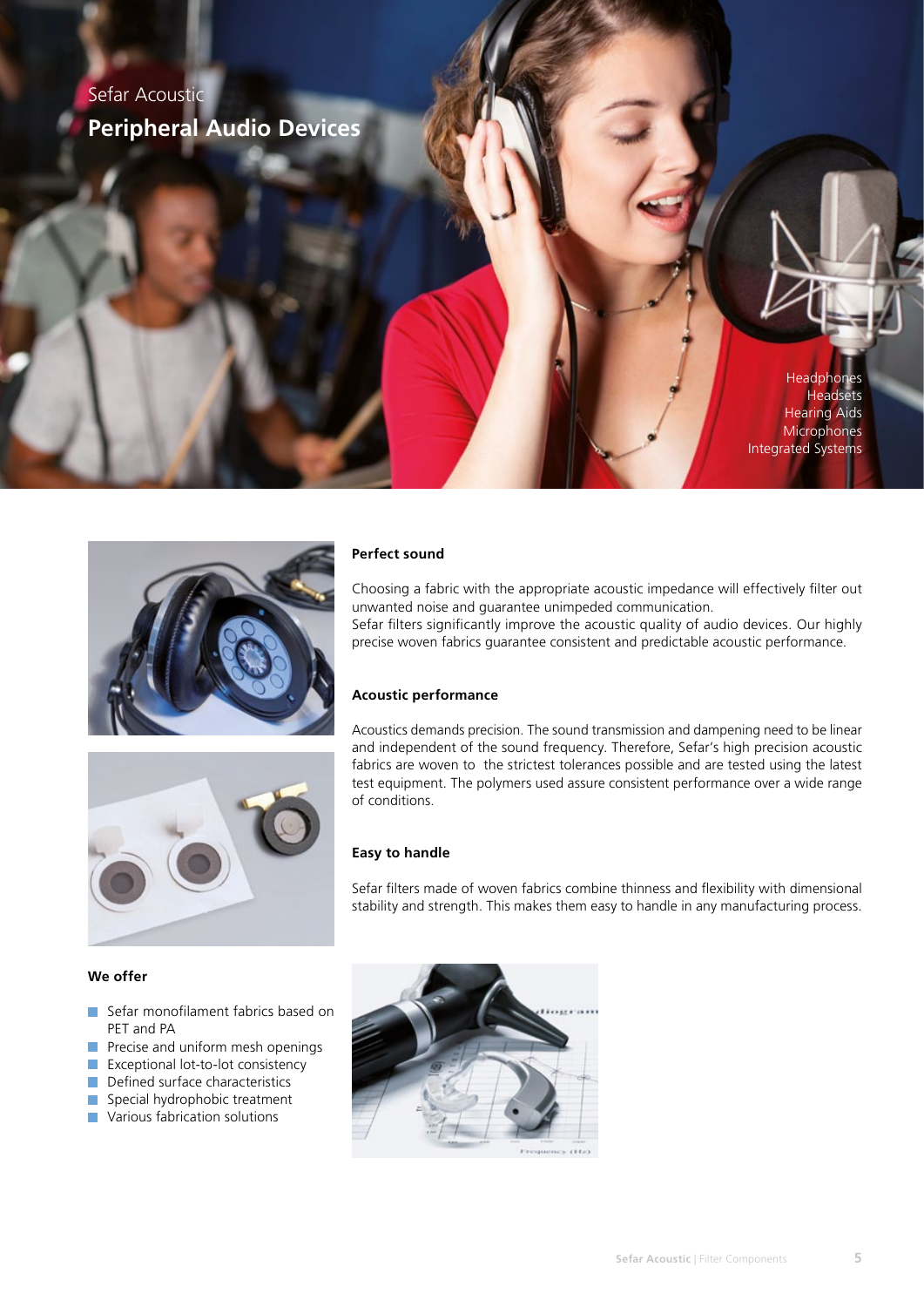Sefar Finishing Treatments **Colors & Coatings**



#### **Design**

Acoustic filters are often a visible element of the housing and are therefore also part of the overall design.

Sefar offers acoustic filter fabrics not just in black and white but also in customized colors or with glossy effects. Only special dyes with a very high light fastness are used to ensure uniform appearance over the lifetime of the product.

Sefar's aluminum coated fabrics convince with an interesting and special metallic optical appearance.



#### **Water repellency**

Sensitive electronic components in the speaker and microphone need to be carefully protected from water intrusion.

Sefar provides the ultimate protection with state of the art surface treatments that does not impair the sound transmission and acoustic impedance. SEFAR® ACOUSTIC meshes are highly hydrophobic and very resistant to any moisture uptake.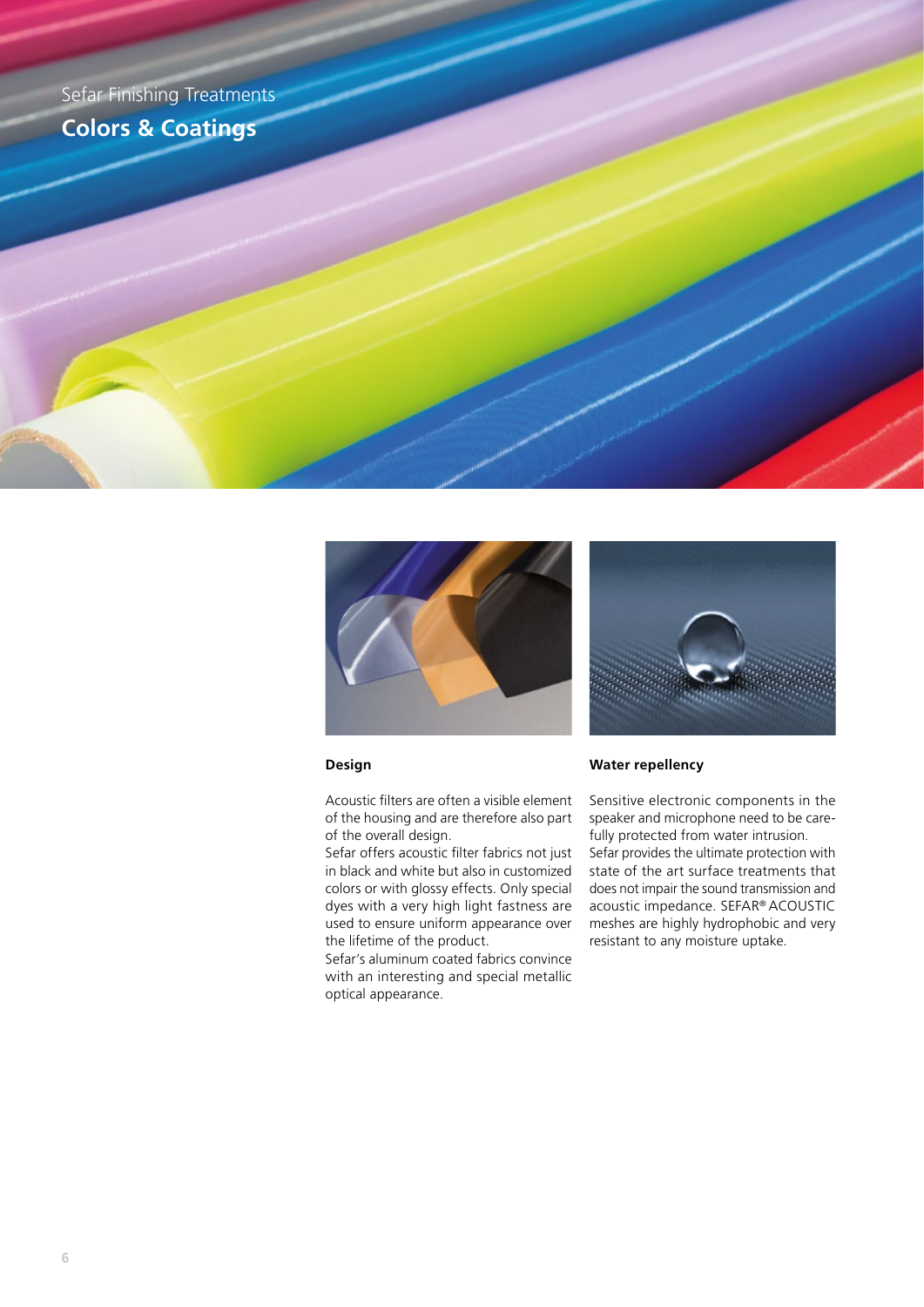





### **Ribbons**

In addtition to the wide range of acoustically effective filter media Sefar offers the possibility to cut fabrics into ribbons. The meshes can be heat or ultrasonically slit. Both slitting techniques ensure an optimally sealed, non-fraying edge quality.